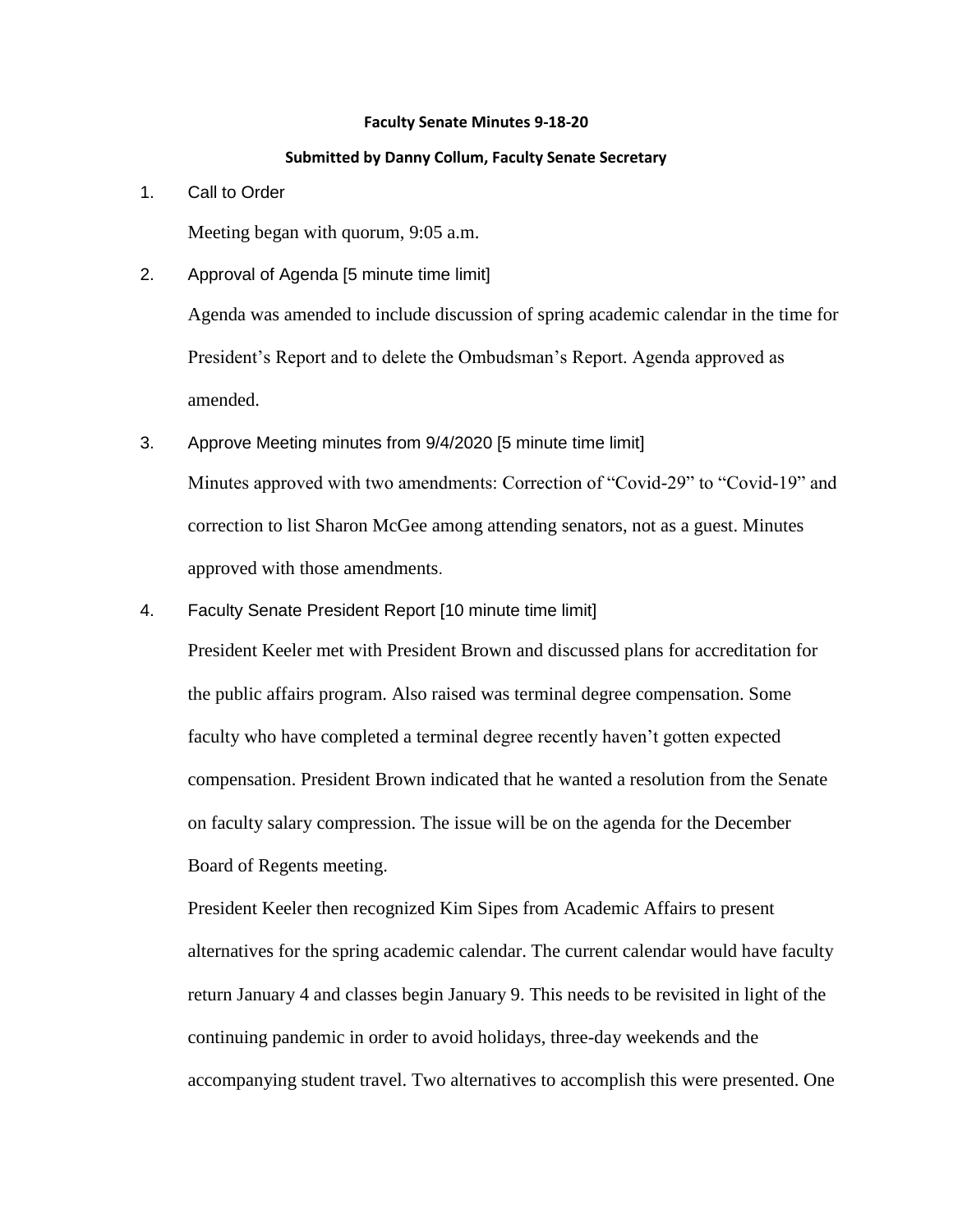would begin Wednesday January 20, 2021 (the Wednesday after MLK Day), eliminate Spring Break, and end May 7. The second would begin January 25, 2021, eliminate spring break and all other holidays (i.e. President's Day and Good Friday) and end May 7. A poll of the senators indicated a clear preference for the second option (beginning January 25). A motion was made, seconded and approved to authorize the Senate Executive Committee to draw up a revised academic calendar for Wintermester and Spring 2021 in line with those parameters.

In addition, there was discussion of the possibility of some programs running two eight-week sessions during the semester. Deputy Provost Beverly Schneller indicated that this possibility was open for programs that might choose it, so long as the longer class meetings the eight-week model may require didn't conflict with times for 16 week semester classes.

Questions were also raised about whether continuing the current level of online course delivery would meet SACS-COC requirements. Dr. Schneller said that SACS-COC has approved KSU for up to 100 percent online for this semester. They hadn't extended that yet, but probably would. In any case, even this semester, we are within the bounds of what we are approved for normally by SACS-COC in terms of our percentage of classes online.

Next, President Keeler brought forward a draft resolution from the Professional Concerns Committee on modes of instruction delivery for Spring 2021. The resolution asks the university president and provost to continue multiple modes of instruction as are being deployed this semester, with the mode of delivery in each case to be determined by the discretion of individual faculty and the needs of the particular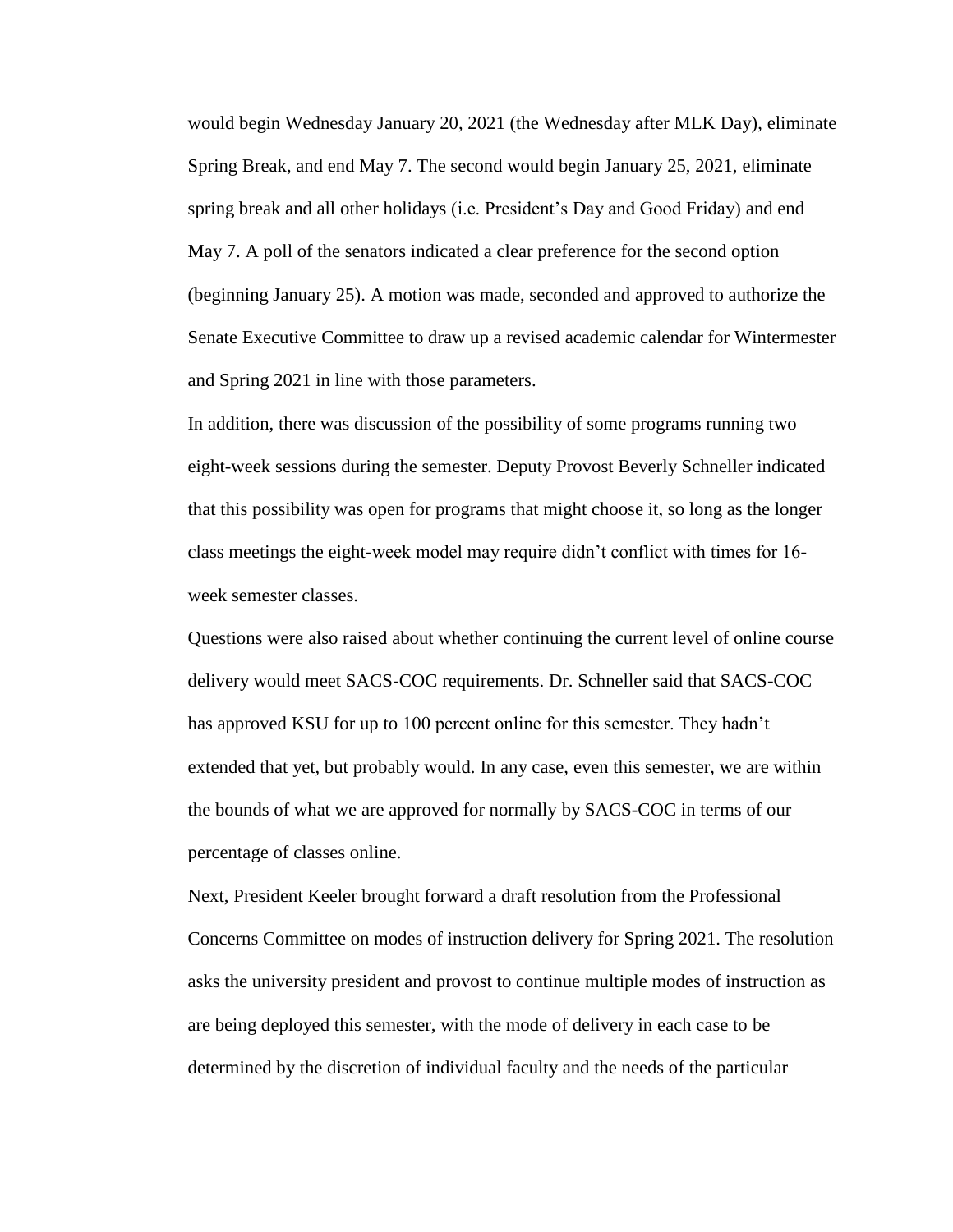program. After discussion of the specific text of the resolution, it was amended to change a reference to "formats" to "delivery methods." In the course of this discussion, Dr. Schneller affirmed that the language, "as per discretion of individual faculty," reflected the policy of the university, set by President Brown. After this discussion, a motion and second were made, and the resolution was approved.

- 5. Updates from Academic Affairs and Assessment/IE activities [10 minute time limit]
- a. Gray Associates Program Economics workshop update

Gray Associates is a consulting firm that has been contracted to supply data for universities to use in evaluating new and existing academic programs. Evaluation is based on a four-part grid: Student Demand, Degree Fit, Employment and Competition. The database will be housed in Institutional Research.

Also, Dr. Schneller announced that KSU has applied to become a member of the Council on Public Liberal Arts Colleges (COPLAC). The COPLAC site visit is coming soon.

- 6. Academic Policy Committee report [15 minute time limit]
- a. Academic Integrity Statement Action item

APC Chair, Buddhi Gyawali submitted a revised text for the Academic Integrity Statement considered at the last meeting. Again, questions were raised about consequences for violation of the terms of the statement and about where it would be published. Senator Gyawali answered that consequences were already covered in the Student Handbook and that the statement would be put into the standard syllabus and the faculty handbook and recommended for inclusion in the student and staff handbooks.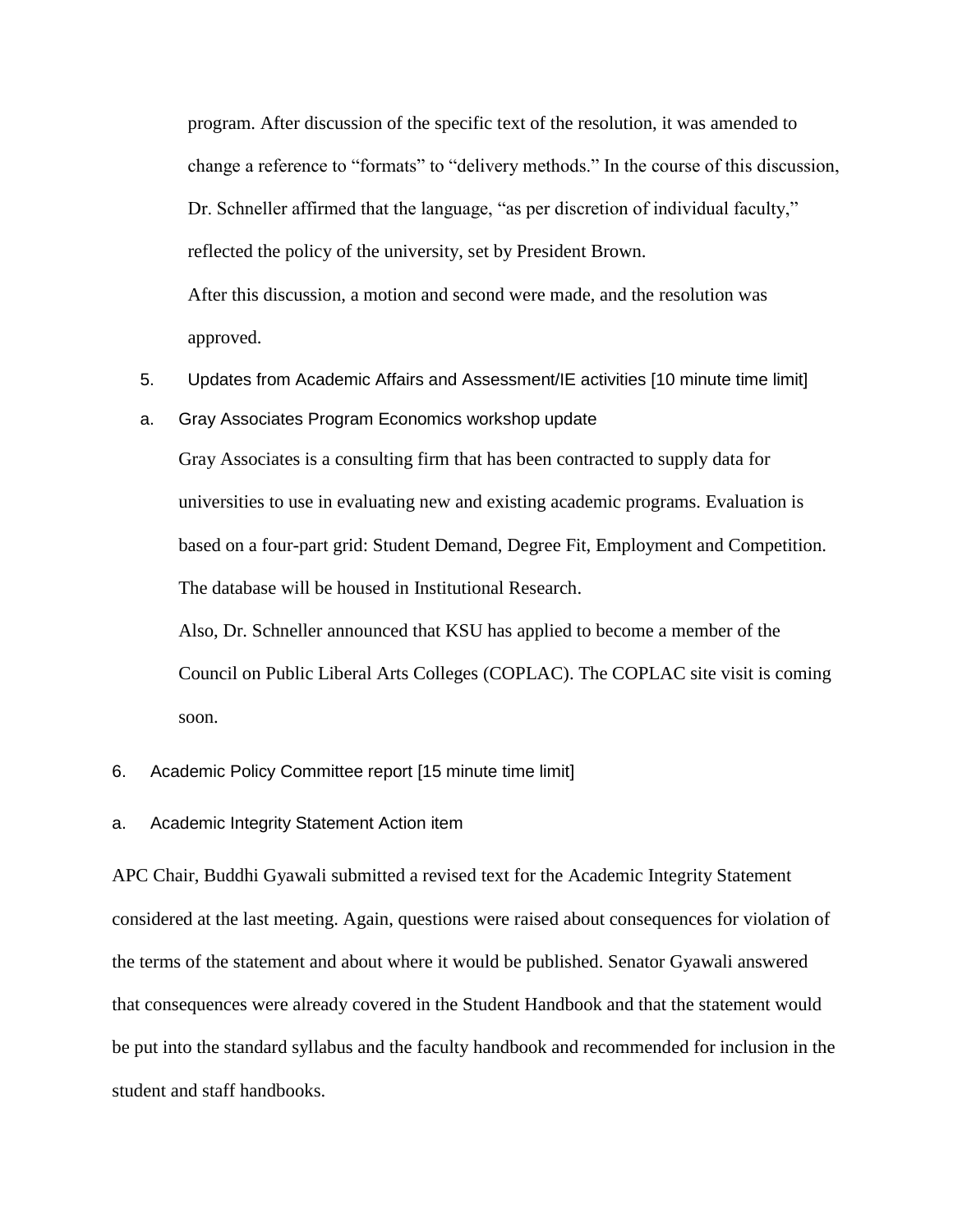President Keeler called for a motion to vote, and there was none. He returned the measure to APC with the recommendation that the committee work with Dr. Schneller on the best next steps.

10 minutes were added for additional items from APC.

Senator Gyawali raised the questions of whether the faculty wanted to consider allowing a "Pass/Fail" option for student grades, as was done for the spring semester due to the emergency transition to online instruction. He also raised the question of whether faculty evaluations would be done this semester, and would they count for annual evaluations and promotion and tenure. These are issues that APC may be considering at future meetings. During this discussion, President Keeler ran an online poll of the senate which came out 11 against Pass/Fail for this semester and seven for it. He suggested that perhaps a survey of the entire faculty would be helpful for our consideration of this issue.

## 6. Curriculum Committee report [10 minute time limit]

Curriculum Committee had no action items. Chair Changzheng Wang reported that the main item of business at their last meeting was consideration of a request for the director of Institutional Effectiveness to be made an ex officio, non-voting member of the FSCC. Rationale for this was to help the committee with matters of program alignment and assessment. Senator Wang reported that the committee rejected this proposal because of concern that an "ex-officio" member would, by definition, be a full member of the committee, which means voting. The committee requests instead that the director of Institutional Effectiveness become a permanent liason to the curriculum committee. President Keeler said he would communicate this to the provost.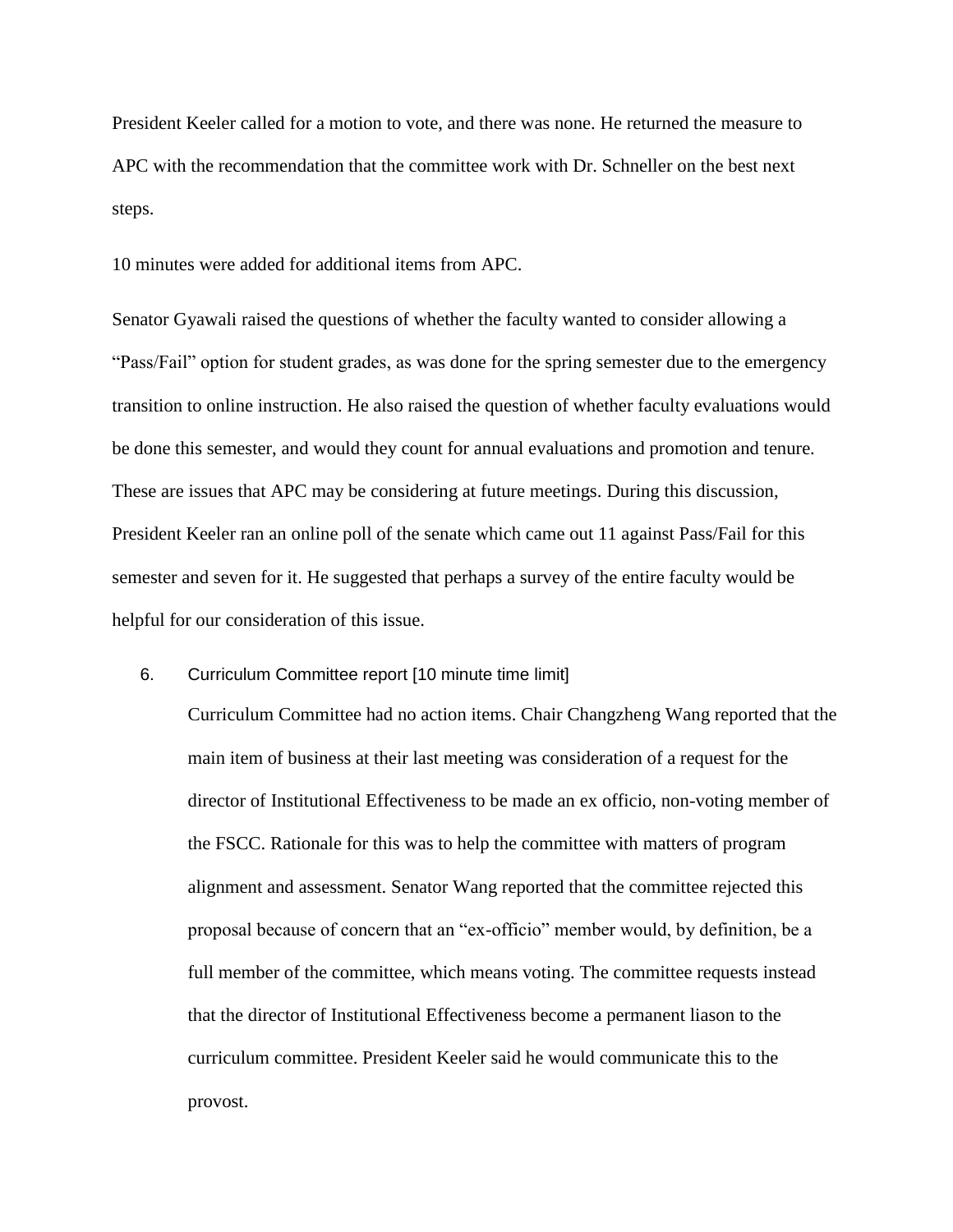- 7. Professional Concerns Committee report [10 minute time limit] Vice-Chair Bruce Griffis reported that the committee discussed policy for selection of deans and chairs and the salary compression resolution, but has no action items ready at this time.
- 8. Budget and Academic Support Committee report [10 minute time limit] Chair, Senator Noel Novelo, reported that the BASC discussed "Incomplete" policy, education technology access, especially for rural and low income students, faculty salaries and potential for a KSU chapter of the American Association of University Professors (AAUP).

President Keeler urged the BASC to work together with Professional Concerns Committee on the salary compression issue as there is some urgency to get a faculty statement into the process when the Board of Regents takes up this issue in December.

9. Other Business [10 minute time limit]

There was no "other business."

## 12. Adjournment

Meeting adjourned at 11 a.m.

# **Attendees:**

## **Senators**

Daniel D Collum Dr. Donavan L. Ramon Dr. Helen Margaret Smith Jason Michael Keeler Jens Hannemann Alexander Lai Barbara Witty Jennifer Ballard-Kang Johnathon Sharp Leigh Whittinghill

Nancy Capriles Noel Novelo Patti Marraccini Rene Desborde Sharon McGee Shawn Lucas Keith McCutcheon Dr. Phillip Clay Fariba Bigdeli-Jahed Fariba Kashan